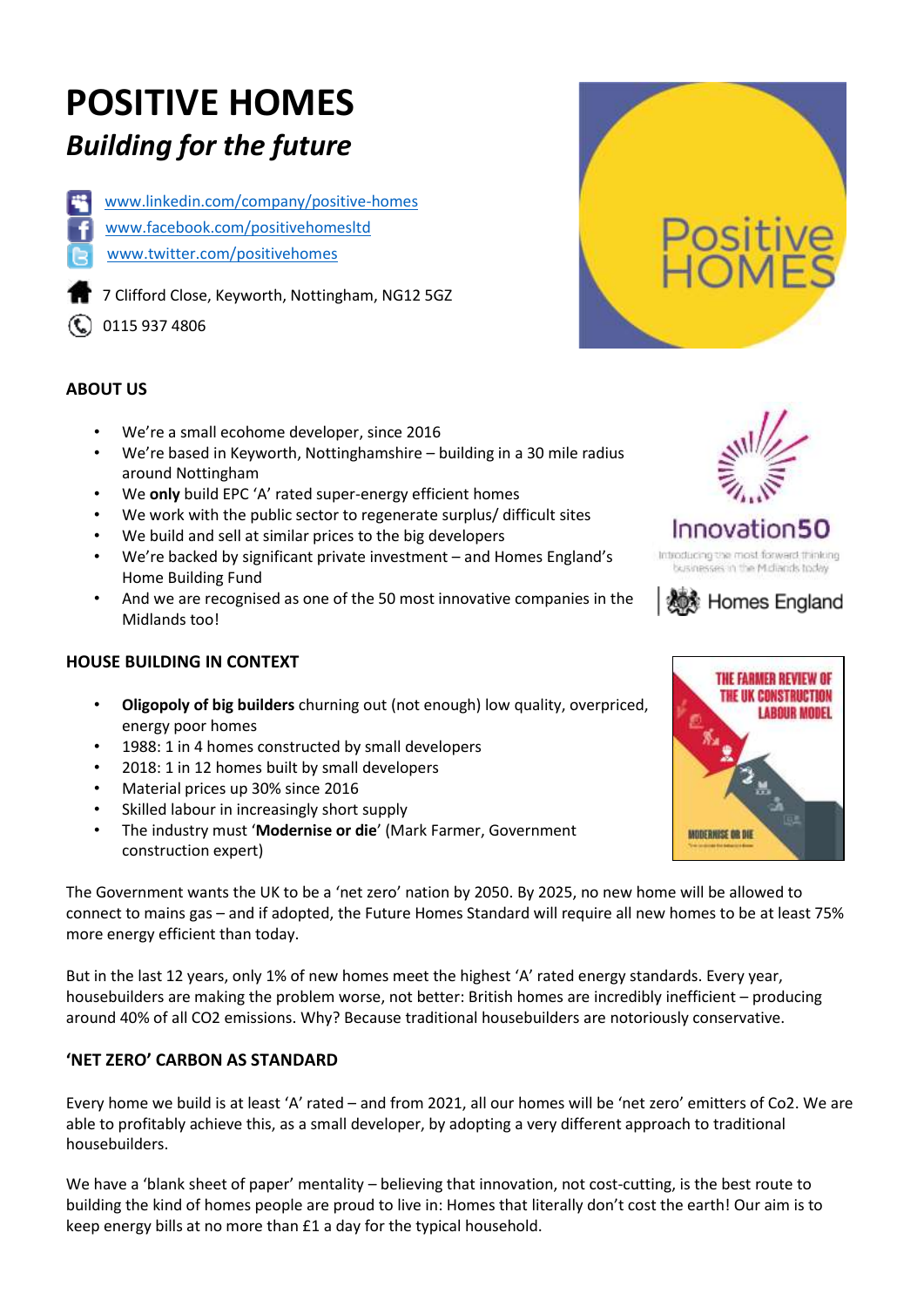#### '**MANUFACTURING, NOT CONSTRUCTION'**

We have ambitious plans to develop hundreds of highly energy efficient homes – by adopting sensible, practical, innovative methods to build to the highest standards quickly and safely. Perhaps our biggest innovation is in *culture:* developing a way of building that sees all contractors work together and engage positively in our agenda – where health and safety and quality come equal first.

Our homes are built in modern, high tech factories – before being craned into position in a few days. It's precision engineering, with 95%+ of every home competed indoors, in the dry, by highly trained people. This 'modular' method is the only way to guarantee every home is built to the highest standards – both in terms of its energy efficiency and in the quality of finish.

#### **OUR AMBITION**

We aim to build 700 homes by the end of 2026 – predominantly aimed at younger, first time buyers, and older 'downsizers' looking to lower the bills and live a greener lifestyle.

#### **PARTNERSHIPS**

We want to join with public organisations who share our philosophy, to develop homes on their land. By working together, we can invest in communities to secure the maximum benefit to the environment. This will not be easy – but we have decades of experience working in the public sector before creating Positive Homes, so we understand the issues and constraints.

#### **INNOVATION**

It's one thing to make all our homes zero carbon in use – but we need to cut the amount of CO2 created in the building process too. So we are looking to eliminate concrete in our foundations by using stainless steel 'screw piles'. By cutting out concrete, we can make a massive difference – not least from reducing the number of diesel powered lorries normally required to remove earth and pour concrete into the hole.

We are also partners with the University of Nottingham and others on three Innovate UK funded projects:

- Ground source heat pumps reduce installation costs and improve efficiency, making it a financially viable alternative to fossil fuels for heating and hot water
- Phase change materials better control of temperature and humidity levels in new homes
- Seasonal storage capturing heat in the summer that can be used to heat homes and provide hot water in the winter, cutting energy bills and reducing the need for fossil fuels.

#### **ENERGY DEMAND COMPARISON**

This table shows how the energy demand for heating, hot water and lighting for our homes compares to a typical new home, older home, and one built to the very highest 'passivhaus' standards\*:

|                      | <b>House</b><br>size (m2) | <b>EPC</b><br>Rating | <b>EPC</b>   | <b>Energy</b><br>cost p/y | <b>Energy cost</b><br>(inc. solar PV<br>payment) | <b>Total supply</b><br>requirement<br>(kWh) | <b>Solar PV</b><br>(2.2kWh) | <b>Total</b><br>(kWh) |
|----------------------|---------------------------|----------------------|--------------|---------------------------|--------------------------------------------------|---------------------------------------------|-----------------------------|-----------------------|
| <b>Passivhaus</b>    | 81                        | $100+$               | A            | £174                      | £48                                              | 3215                                        | 2106                        | 1109                  |
| <b>Positive Home</b> | 81                        | 94                   | $\mathsf{A}$ | £320                      | £194                                             | 5897                                        | 2106                        | 3791                  |
| <b>Typical new</b>   |                           |                      |              |                           |                                                  |                                             |                             |                       |
| build (no PV)        | 81                        | 79                   | C            | £478                      | n/a                                              | 9153                                        |                             | 9153                  |
| <b>Typical older</b> |                           |                      |              |                           |                                                  |                                             |                             |                       |
| house (no PV)        | 81                        | 58                   | D            | £967                      | n/a                                              | 16200                                       |                             | 16200                 |

\*To allow comparison, this assumes all homes are the same size, and all use mains gas for heating and hot water. South facing roof.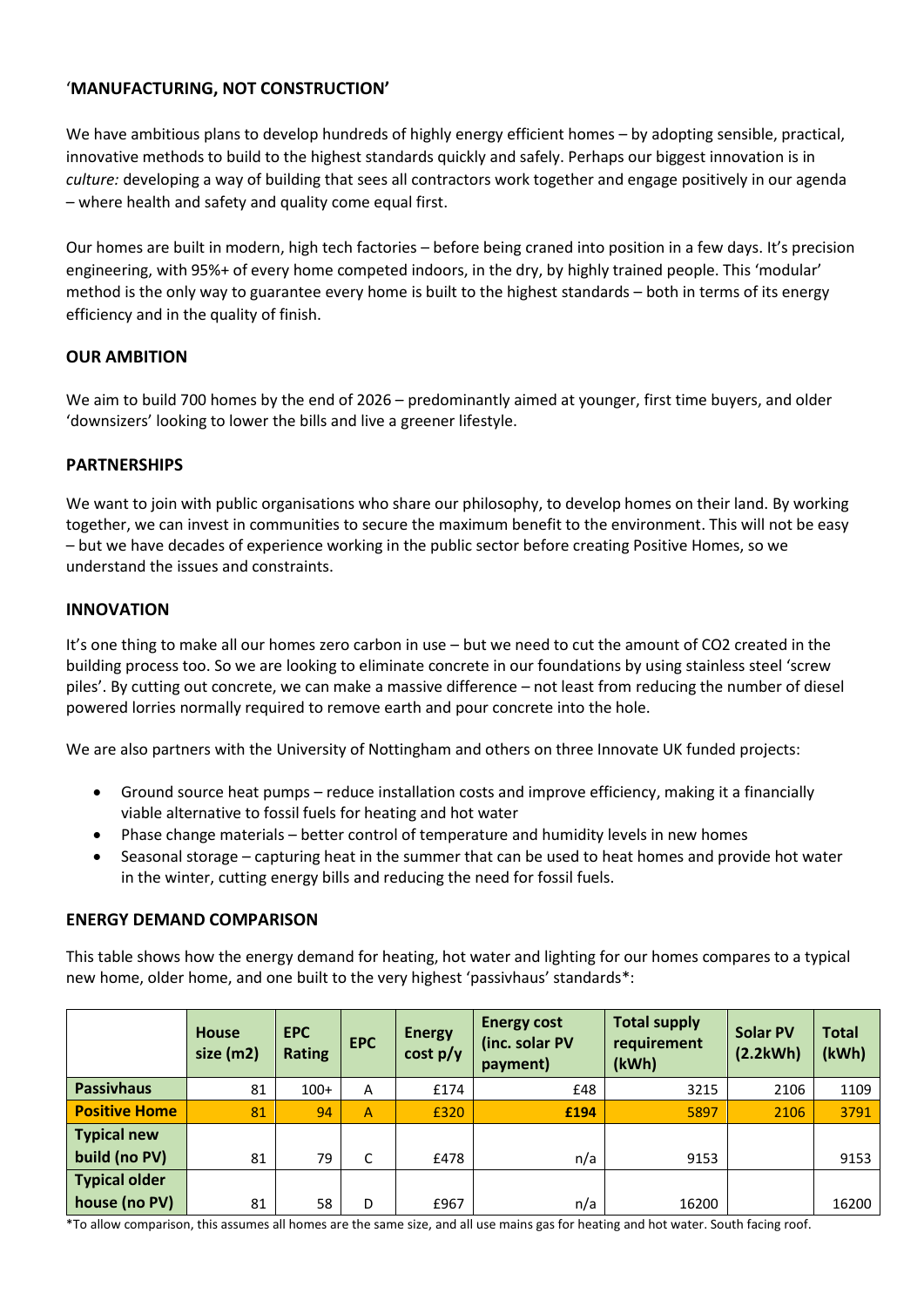#### **'NET ZERO' CARBON AS STANDARD – the numbers**

Our approach is the best balance between affordability and practicality – built to perform to the same standard year in, year out. By using a highly efficient air source heat pump instead of gas, our homes will generate more energy than they need to provide heating, lighting and hot water to a typical family – and at a cost of less than 35p a day!

|                           | House<br>size (m2) | <b>EPC</b><br><b>Rating</b> | <b>EPC</b> | <b>Energy</b><br>cost p/y | <b>Energy cost</b><br>(inc. solar PV<br>payment) | <b>Total supply</b><br>requirement<br>(kWh) | <b>Solar PV</b><br>(2.2kWh) | <b>Total</b><br>(kWh) |
|---------------------------|--------------------|-----------------------------|------------|---------------------------|--------------------------------------------------|---------------------------------------------|-----------------------------|-----------------------|
| <b>2021 Positive Home</b> |                    |                             |            |                           |                                                  |                                             |                             |                       |
| + air source heat         |                    |                             |            |                           |                                                  |                                             |                             |                       |
| pump                      | 81                 | 95                          | Α          | £253                      | £127                                             | 1685                                        | 2106                        | $-421$                |

#### *So why not build to 'passivhaus'?*

Building to 'passivhaus' is certainly a great idea – but the cost and time involved to achieve it makes it too expensive for our target market of first time buyers and older 'downsizers'. The risk of a passivhaus is that, over time, the building's performance will start to suffer. Our approach means we have a solid platform to develop even better, innovate ways to improve building performance – safe in the knowledge that, as of 2020, we are already guaranteeing buyers a carbon-free future.

#### **OUR WORK SO FAR**

- Four, 2-bedroom homes at Prospect Road, Old Whittington, Chesterfield, S41 9DU
- Three, 3-bedroom homes at William Street North, Old Whittington, Chesterfield, S41 9DT
- Two, 4-bedroom homes at Dale Road, Keyworth, Nottinghamshire, NG12 5HS (+ refurbishment of 7 Dale Road – Victorian semi).
- Eight, 3-bedroom homes at Farmlands Close (off Cottam Gardens), Nottingham, NG5 9DX on land bought from Nottingham City Council.

All built to highest 'A' rated standards (Energy Performance Certificate system) including features such as PV panels, mechanical ventilation and heat recovery , LED lighting, high-spec double or triple glazing.

#### **LATEST DEVELOPMENT: The Newlands, Fernwood, Newark**

- Nine, 3 bedroom 'A' rated homes
- Site purchase for £250,000 from NHS Trust putting money back into the public sector
- Modular construction system (with *ilke* Homes) core install in just five days
- Planning permission secured February 2019
- Flat site surrounded by existing services
- Demolition of existing building/ site preparation summer 2019
- Completed 2020
- **Private Development of the year, 2021 Offsite Awards.**



This scheme uses the Ilke Homes modular housing system [\(www.ilkehomes.co.uk\)](http://www.ilkehomes.co.uk/). Homes are built to exacting standards in a precision engineering factory in Knaresbrough, Yorkshire, before being craned into position on site. We have halved the amount of concrete (a huge generator of CO2) used in the foundations compared to a typical new house. This is a true 'modern method of contruction' (MMC) system.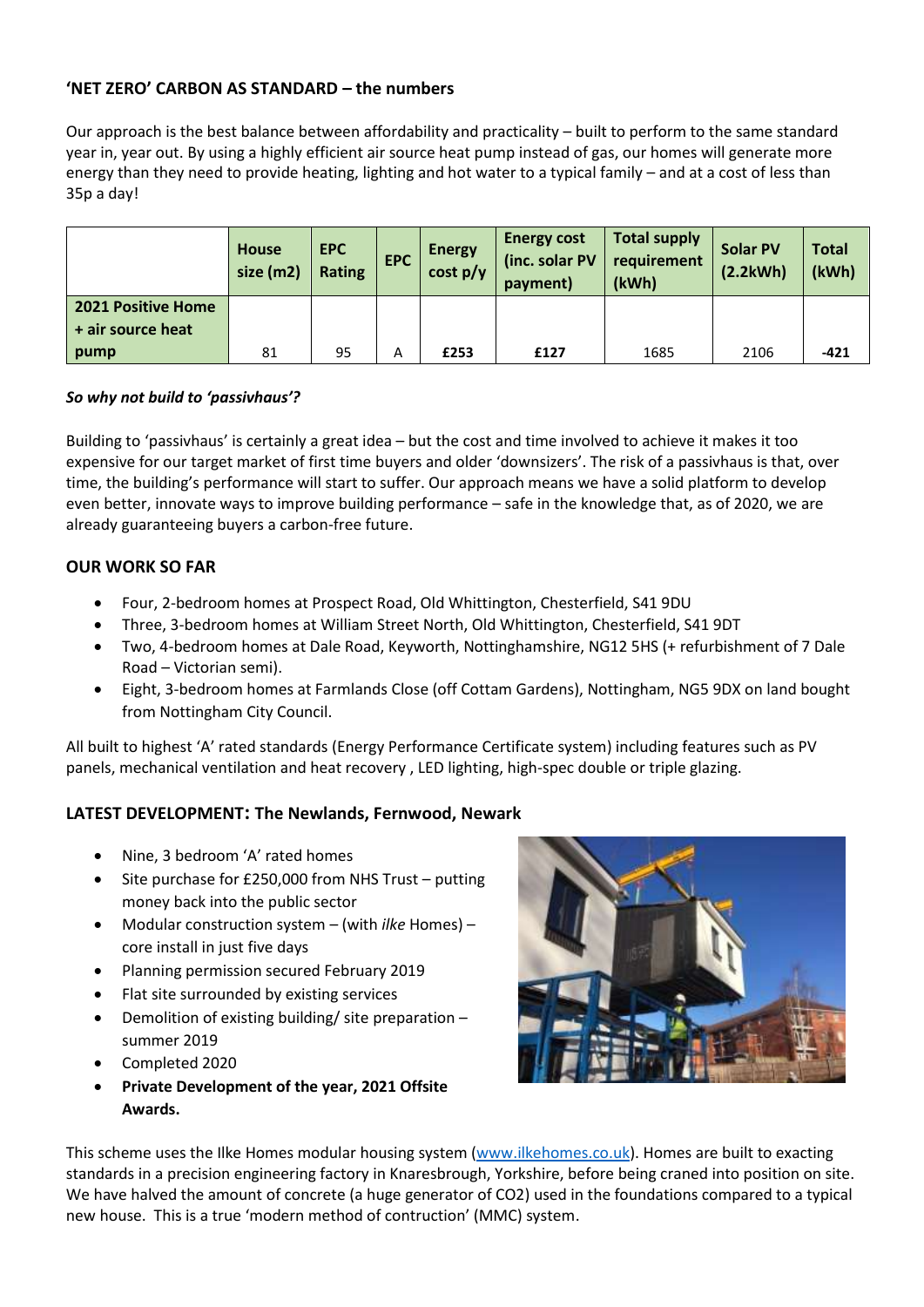All homes on this site have an 'A' rated Energy Performance Certficate. Since EPC was introduced in 2008, only 16 homes in Newark and Sherwood have been built to 'A' rated standards. These '£1 a day' homes are a truly sustainable development, which out-performs almost every other housing development in the UK.

The project is part-financed by a £700,000 loan from Homes England, through the Home Building Fund – the first time it had invested in a small developer building 'eco-MMC'.

**NINE HOMES IN FIVE DAYS: Watch the installation film:**  [https://youtu.be/pDk9pu\\_RJZE](https://youtu.be/pDk9pu_RJZE)





#### **CONTACT**

We are always looking for suitable sites across the East Midlands. If you want to work with us to build a zero carbon, low energy, greener future, just get in touch:

Martin Valentine, Managing Director: 07970 191163[, martin@positivehomes.co.uk](mailto:martin@positivehomes.co.uk)

Tricia Valentine, Development Director: 07576 552757[, tricia@positivehomes.co.uk](mailto:tricia@positivehomes.co.uk)